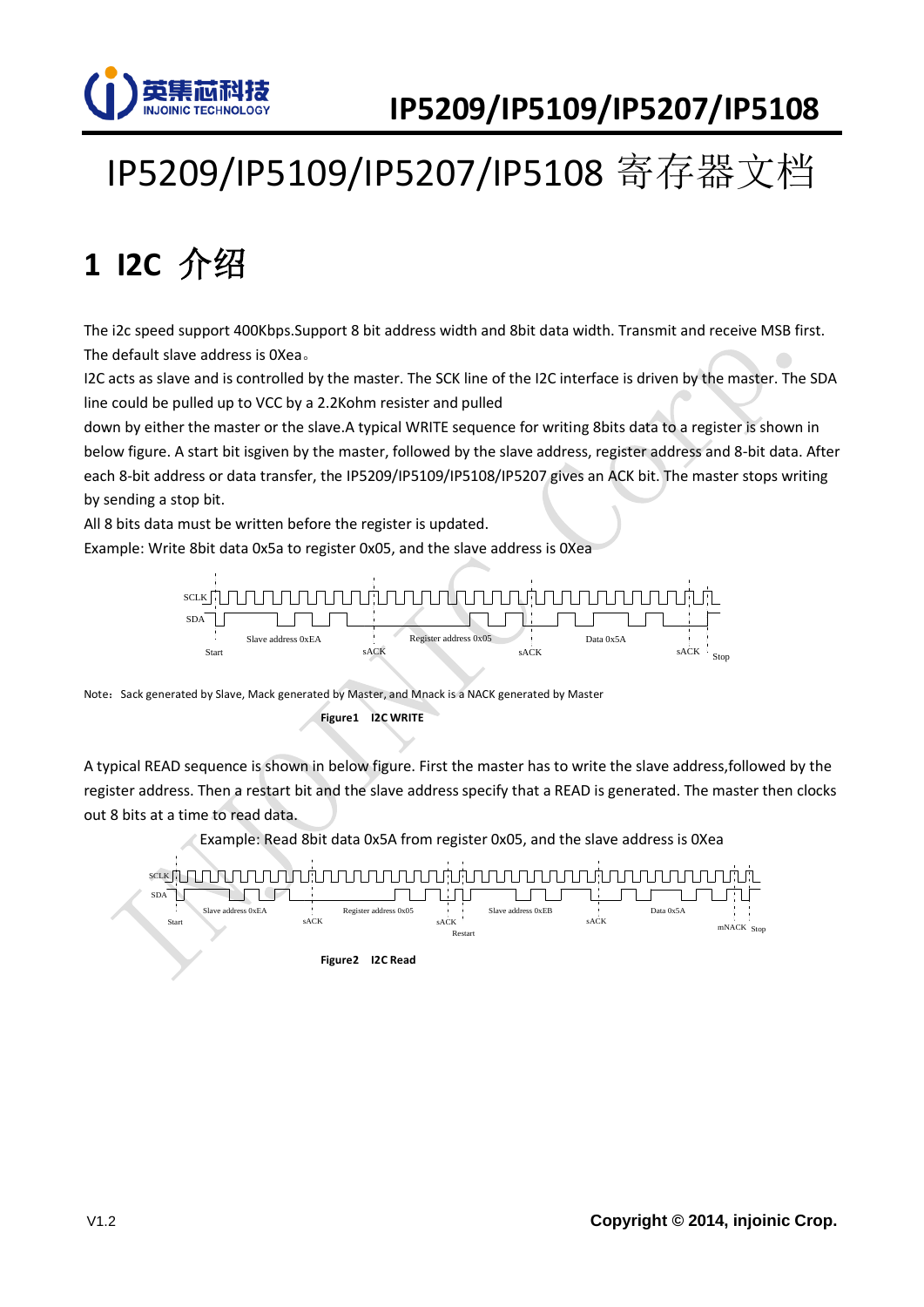

# **2**、**I2C** 应用注意事项



#### **1**、**IP5209/IP5109/IP5108** 标准品默认支持 **I2C**,不需要单独定制 **I2C** 版本;

2、IP5209/IP5109/IP5108/IP5207 从休眠状态转入工作状态(按键、负载接入、5V 充电接入)时, IP5209/IP5109/IP5108/IP5207 内部首先会检测 L1、L2 脚的是否被上拉到 3.1V (VREG), 如果 L1 L2 同时被上 拉到 3.1V 则进入 I2C 模式, L3 输出一个 3.1V 的高电平; 如果没有检测到 L1 L2 同时上拉则进入 LED 灯显模 式,每次从休眠进入工作状态都会进行检测;

3、由于 IP5209/IP5109/IP5108/IP5207 由休眠进入工作状态时会进行 I2C 检测, 所以 MCU 在休眠的时候需要 将 SDA 和 SCK 配置为输入或者高阻状态, 直到检测到 INT 为高时才开始读写 I2C 数据, 否则会导致 IC 在由 休眠进入工作状态时检测到 L1 或者 L2 没有被上拉而无法进入 I2C 状态

4 、 由 于 IP5209/IP5109/IP5108/IP5207 由 休 眠 进 入 工 作 状 态 时 会 进 行 I2C 检 测 以 及 IP5209/IP5109/IP5108/IP5207 内部的数字电平都是 3.1V 所以 MCU 供电必须有 VREG 供电, 如果 MCU 用外部 的 LDO 供电,当 BAT 没电或者小于 2V 时 VIN 接入 5V 给 IP5209/IP5109/IP5108/IP5207 供电, VREG 有电系统 会进行 I2C 检测, 但是 MCU 没有电 SDA 和 SCK 的状态不定, 可能导致 L1 和 L2 没检测到上拉无法进入 I2C 模式;

5、如果要修改 IP5209/IP5109/IP5108/IP5207 某个寄存器的时候需要先将相应寄存器的值读出来对需要修改 的 BIT 位进行与或运算后再把计算的值写进这个寄存器,确保只修改需要修改的 **bit** 其他 **bit** 的值不能随意 改动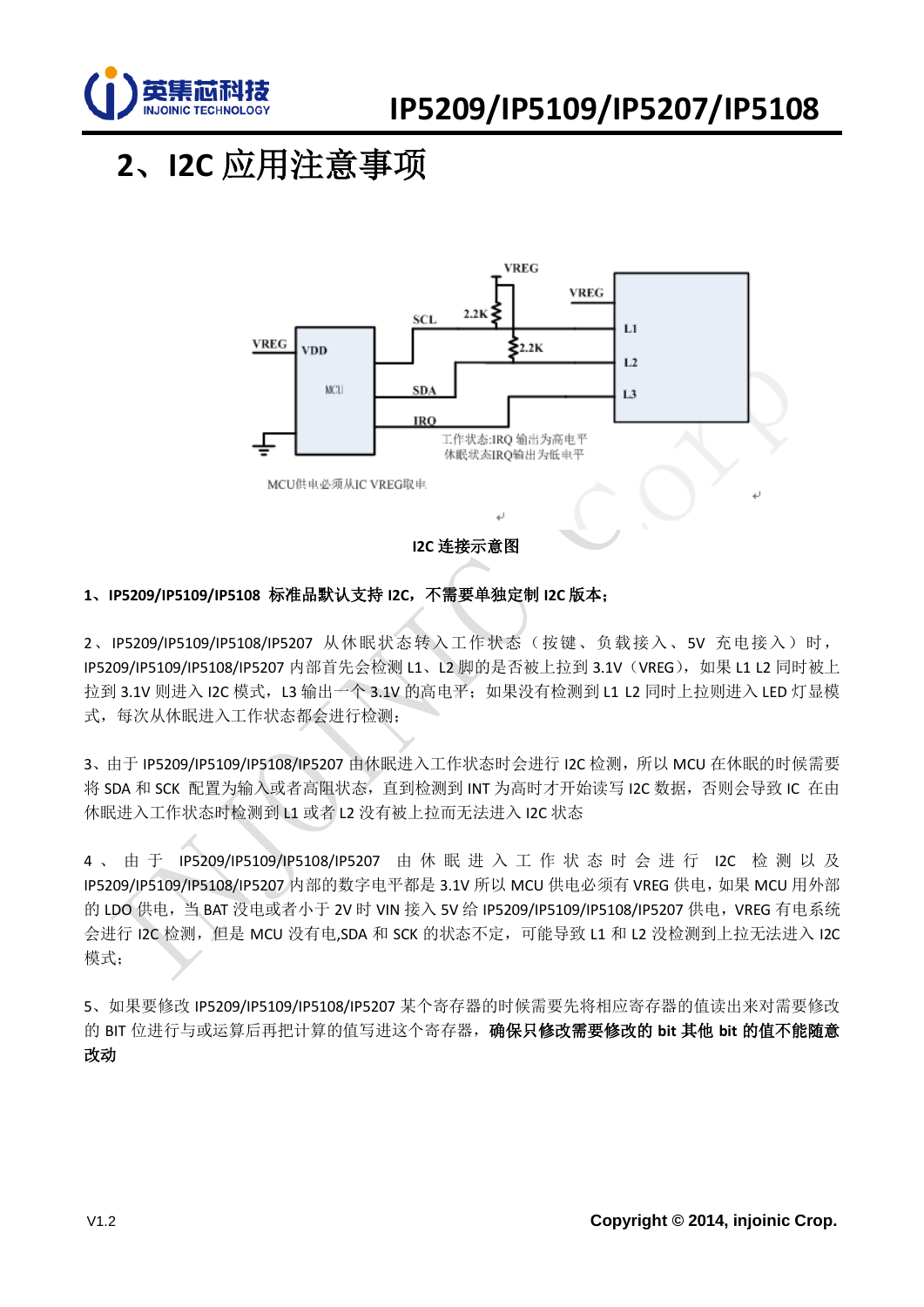





I2c master 写的时候,先传 8bit 数据,第 9个 bit 读 slave 返回的 ack, ack 为低代表写入成功,为高代表写 入不成功。

I2c master 读的时候,最后一个 byte 传输是 slave 返回数据, master 返回 nack (高电平), 代表读结束; 如 果 master 返回的是 ack (低电平), 则说明读没有结束, master 会继续读。

所以第九个 bit 的 ack 信号要看 master 端是读操作还是写操作:

因为 IP5209/IP5109/IP5108/IP5207 只能做 slave:

如果往 IP5209/IP5109/IP5108/IP5207 寄存器写入数据, IP5209/IP5109/IP5108/IP5207 返回 ack 为低电平; 如果从 IP5209/IP5109/IP5108/IP5207 读取数据,IP5209/IP5109/IP5108/IP5207 返回 nack 高电平),(**master**

#### 必须发 NACK, 否则会有异常)代表读结束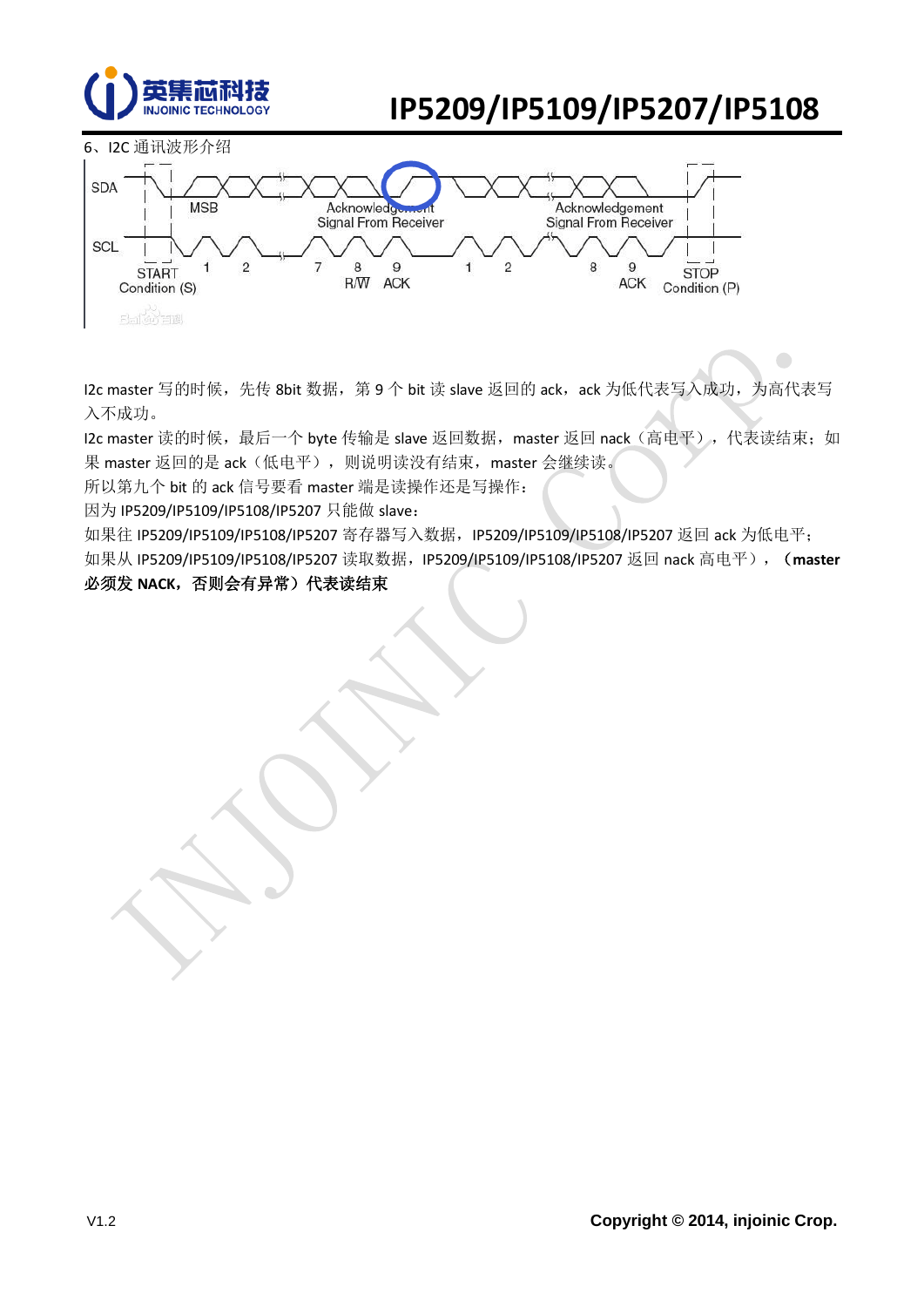

 $\bigcirc$ 

## **3**、寄存器功能描述

标示为"Reserved"的寄存器位有特殊控制作用,不可改变原有的值,否则会出现无法预期的结果。对 寄存器的操作必须按照"读-->修改-->写"来进行,只修改要用到的 bit,不能修改其他未用 bit 的值。

### **1.1 SYS\_CTL0**

| $Offset = 0x01$ |             |                    |           |              |
|-----------------|-------------|--------------------|-----------|--------------|
| Bit(s)          | <b>Name</b> | <b>Description</b> | R/W       | Reset        |
| 7 : 5           |             | Reserved           |           |              |
| $\overline{4}$  |             | 手电筒检测是否使能          | <b>RW</b> | $\mathbf{1}$ |
|                 |             | 1: enable          |           |              |
|                 |             | 0: disable         |           |              |
| 3               |             | Light enable       | <b>RW</b> | $\mathbf{1}$ |
|                 |             | 0: disable         |           |              |
|                 |             | 1: enable          |           |              |
| $\overline{2}$  |             | Boost enable       | <b>RW</b> | $\mathbf{1}$ |
|                 |             | 0: disable         |           |              |
|                 |             | 1:enable           |           |              |
| $\mathbf{1}$    |             | Charger enable     | <b>RW</b> | $\mathbf{1}$ |
|                 |             | 0: disable         |           |              |
|                 |             | 1:enable           |           |              |
| 0               |             | Reserved           |           |              |

### **1.2 SYS\_CTL1**

| Bit(s)   | Name. | Description           | R/W | Reset |
|----------|-------|-----------------------|-----|-------|
| 7:2      |       | Reserved              |     |       |
|          |       |                       |     |       |
|          |       | 轻载关机使能 (OxOc 可设定轻载关机阈 | R/W |       |
|          |       | 值)                    |     |       |
|          |       | 1:使能 IBATLOW 轻载关机功能   |     |       |
|          |       | 0:关闭 IBATLOW 轻载关机功能   |     |       |
| $\Omega$ |       | 负载插入自动开机              | R/W |       |
|          |       | 1:使能                  |     |       |
|          |       | $0:$ 关闭               |     |       |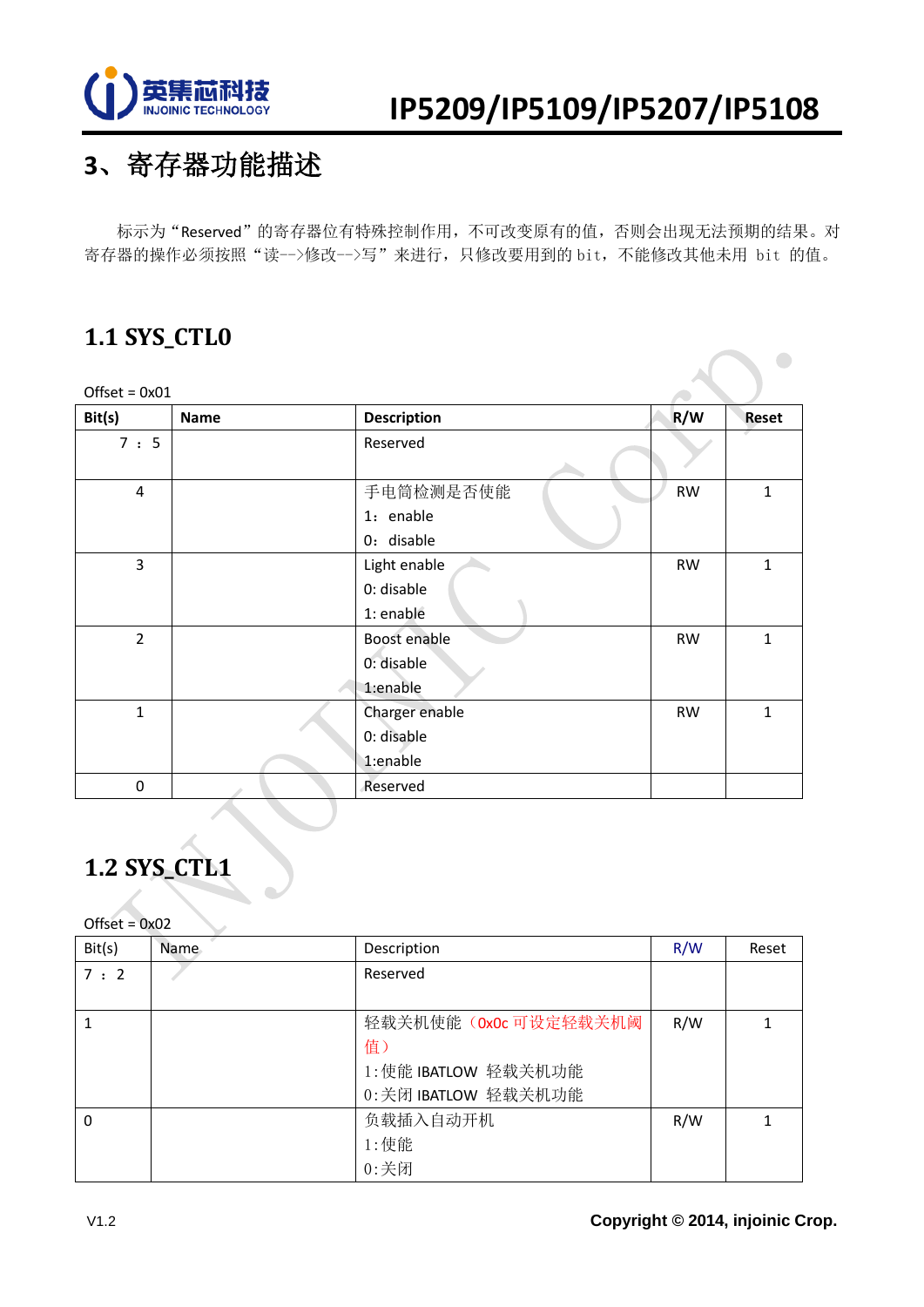

### 1.3 SYS\_CTL2

#### Offset = 0x0c

| Bit(s) | <b>Name</b> | <b>Description</b>         | R/W       | <b>Reset</b> |
|--------|-------------|----------------------------|-----------|--------------|
| 7:3    |             | 轻载关机电流阈值设定                 | <b>RW</b> | 00100        |
|        |             | n * 12mA                   |           |              |
|        |             | 当 BAT 电流小于设定阈值时, 持续 32s 关机 |           |              |
|        |             | 注意: 此电流设定阈值需要大于 100mA      |           |              |
| 2:0    |             | Reserved                   |           |              |

### **1.4 SYS\_CTL3**

| $Offset = 0x03$ |  |
|-----------------|--|
|-----------------|--|

| Bit(s) | <b>Name</b> | <b>Description</b>    | R/W | <b>Reset</b> |
|--------|-------------|-----------------------|-----|--------------|
| 7:6    |             | 长按按键时间选择              |     | 01           |
|        |             | 00:15                 |     |              |
|        |             | 01:25                 |     |              |
|        |             | 10:35                 |     |              |
|        |             | 11:45                 |     |              |
| 5      |             | 1: 连续两次短按(两次短按在 1s 内) | R/W |              |
|        |             | 关机功能使能                |     |              |
|        |             | 0: 连续两次短按(两次短按在 1s 内) |     |              |
|        |             | 关机功能关闭                |     |              |
| 4:0    |             | Reserved              |     |              |
|        |             |                       |     |              |

### **1.5 SYS\_CTL4**

| Bit(s) | <b>Name</b> | <b>Description</b> | R/W | Reset |
|--------|-------------|--------------------|-----|-------|
| 7:6    |             | 关机时间设定             | R/W | 10    |
|        |             | 11:64s             |     |       |
|        |             | 10:32s             |     |       |
|        |             | 01:16s             |     |       |
|        |             | 00:8s              |     |       |
| 5      |             | VIN 拔出是否开启 BOOST   |     |       |
|        |             | 1: 开启              |     |       |
|        |             | 0: 不开启             |     |       |
| 4:0    |             | Reserved           |     |       |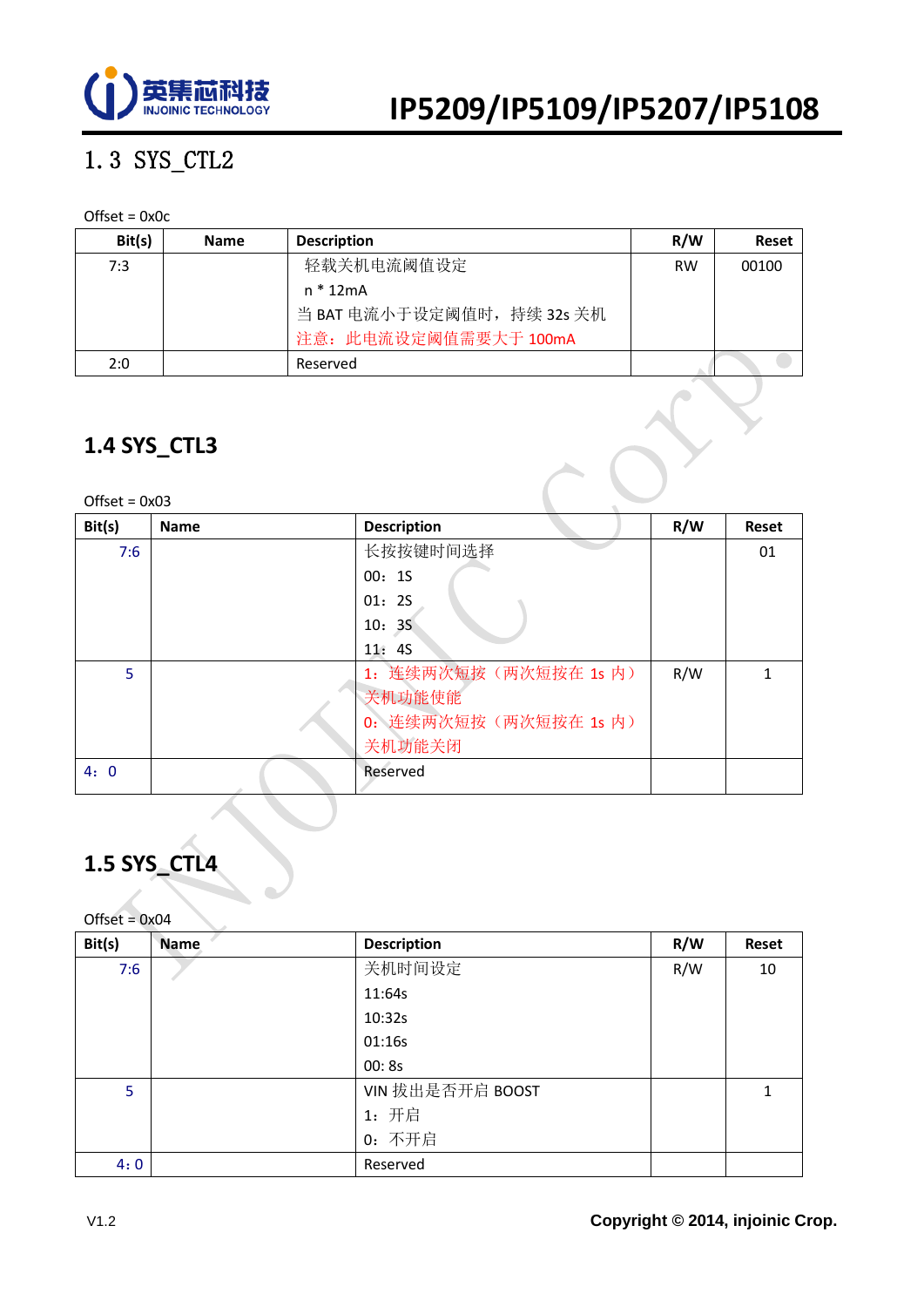

### **1.6 SYS\_CTL5**

#### Offset = 0x07

| Bit(s)          | <b>Name</b> | <b>Description</b> | R/W | <b>Reset</b> |
|-----------------|-------------|--------------------|-----|--------------|
| 7               |             | Reserved           | R/W |              |
| $6\phantom{1}6$ |             | NTC 功能使能           | R/W | $\Omega$     |
|                 |             | 0: 使能              |     |              |
|                 |             | 1: 关闭              |     |              |
| 5:2             |             | Reserved           | R/W |              |
| $\mathbf{1}$    |             | 按键开关 WLED 手电筒方式选择: | R/W | $\Omega$     |
|                 |             | 0: 长按 2S           |     |              |
|                 |             | 1: 短按两次按键          |     |              |
| $\mathbf 0$     |             | 按键关机方式选择:          | R/W | $\Omega$     |
|                 |             | 0: 短按两次按键          |     |              |
|                 |             | 1: 长按 2S           |     |              |
|                 |             |                    |     |              |

### **1.7 Charger\_CTL1**

Offset=0x22

| Bit(s) | <b>Name</b> | <b>Description</b>                                                                                                                                                                                                                                                             | R/W | <b>Reset</b> |
|--------|-------------|--------------------------------------------------------------------------------------------------------------------------------------------------------------------------------------------------------------------------------------------------------------------------------|-----|--------------|
| 7:5    |             | Reserved                                                                                                                                                                                                                                                                       |     |              |
| 3:2    |             | 充电欠压环设定(充电时输出端 VOUT 的<br>电压)。<br>11:4.83V<br>10:4.73V<br>01:4.63V<br>00:4.53V<br>注: 在充电的时候 IC 会检测输出 VOUT<br>的电压来自动调整充电电流,当 VOUT 的<br>电压大于设置值时就以最大电流对充电<br>充电,小于设定值时就自动减小充电电流<br>以维持此电压:<br>如果客户要求边充边放状态下可在输出<br>端加采样电阻检测边充边放状态输出端<br>的负载电流大于 100mA 时可把欠压环设<br>置为最高, 优先对外部负载充电。 | R/W | 01           |
|        |             |                                                                                                                                                                                                                                                                                |     |              |
| 1:0    |             | Reserved                                                                                                                                                                                                                                                                       |     |              |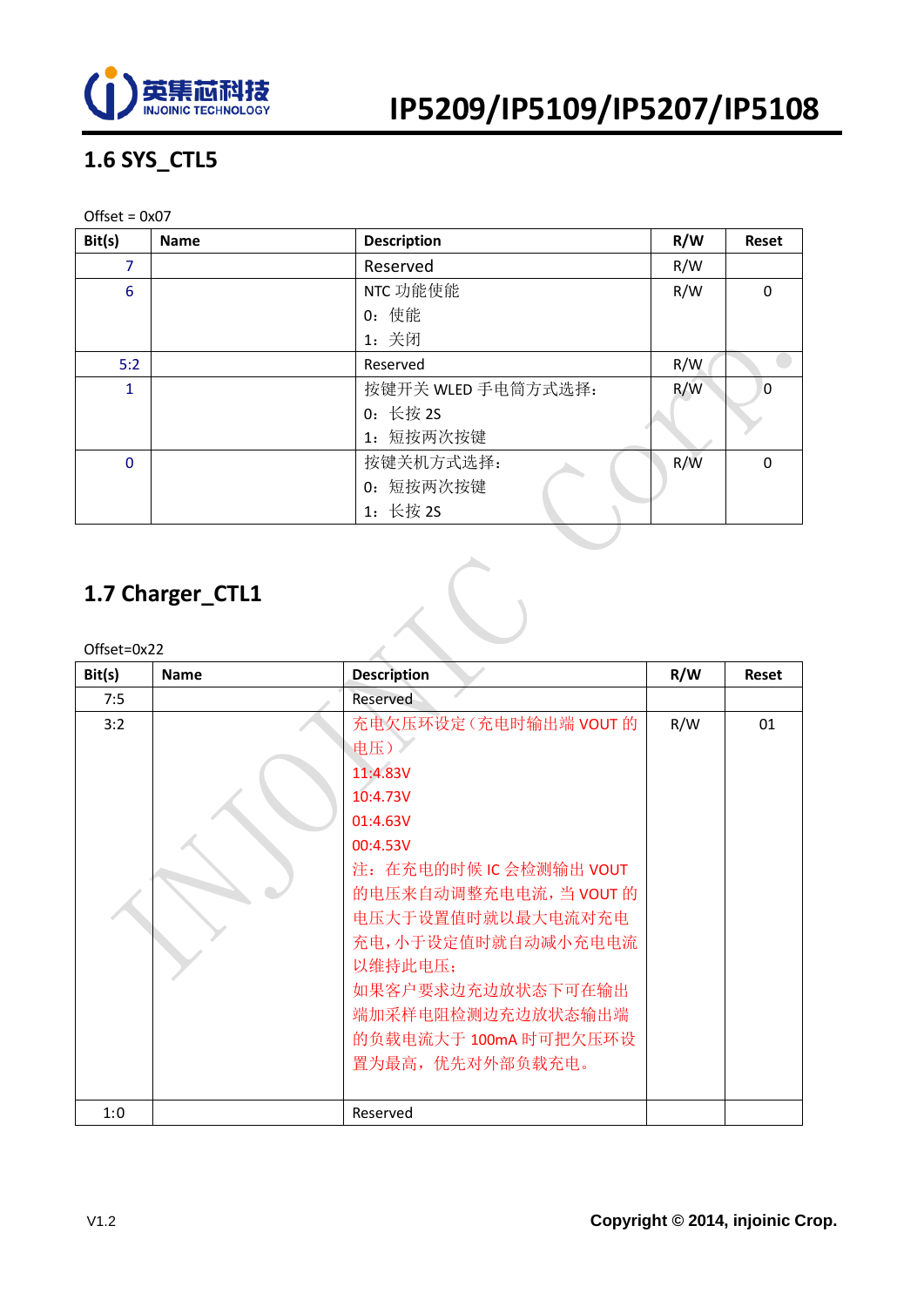

### **1.8 Charger\_CTL2**

#### Offset=0x24

| Bit(s)   | <b>Name</b> | <b>Description</b>        | R/W | <b>Reset</b> |
|----------|-------------|---------------------------|-----|--------------|
| 7        |             | Reserved                  |     |              |
| 6:5      |             | BAT 电池类型选择                | R/W | 00           |
|          |             | 11: RESERVED              |     |              |
|          |             | 10: 4.35V 电池              |     |              |
|          |             | 01: 4.3V 电池               |     |              |
|          |             | 00: 4.2V 电池               |     |              |
| 4:3      |             | <b>RESERVED</b>           |     |              |
| 2:1      |             | 恒压充电电压加压设置                | R/W | 10           |
|          |             | 11: 加压 42mV               |     |              |
|          |             | 10: 加压 28mV               |     |              |
|          |             | 01: 加压 14mV               |     |              |
|          |             | 00: 不加压                   |     |              |
|          |             | 注: 4.30V/4.35V 建议加压 14mV; |     |              |
|          |             | 4.2V 建议加压 28mV;           |     |              |
|          |             | 如果客户需要支持 4.4V 的电芯, 可以在    |     |              |
|          |             | 4.35V 电池的基础上选择加压 48mV, 充  |     |              |
|          |             | 饱由 MCU 检测到电池电压大于 4.4V, 电  |     |              |
|          |             | 流小于 200MA 才认为是电芯充饱了;      |     |              |
|          |             |                           |     |              |
| $\Omega$ |             | Reserved                  |     |              |

## **1.9 CHG\_DIG\_CTL4**

| Bit(s) | <b>Name</b> | <b>Description</b>                  | R/W       | <b>Reset</b> |
|--------|-------------|-------------------------------------|-----------|--------------|
| -7     |             | Reserved                            |           |              |
| 6      |             | 电池类型内部寄存器设定还是外部 Vset PIN 设定         | <b>RW</b> |              |
|        |             | 选择                                  |           |              |
|        |             | 1: 外部 VSET PIN 设置                   |           |              |
|        |             | 0: 内部寄存器设置                          |           |              |
|        |             | 如果是该 bit 为 0, 可通过 0x24 寄存器的 bit6: 5 |           |              |
|        |             | 来设定电池类型                             |           |              |
| 5:0    |             | Reserved                            |           |              |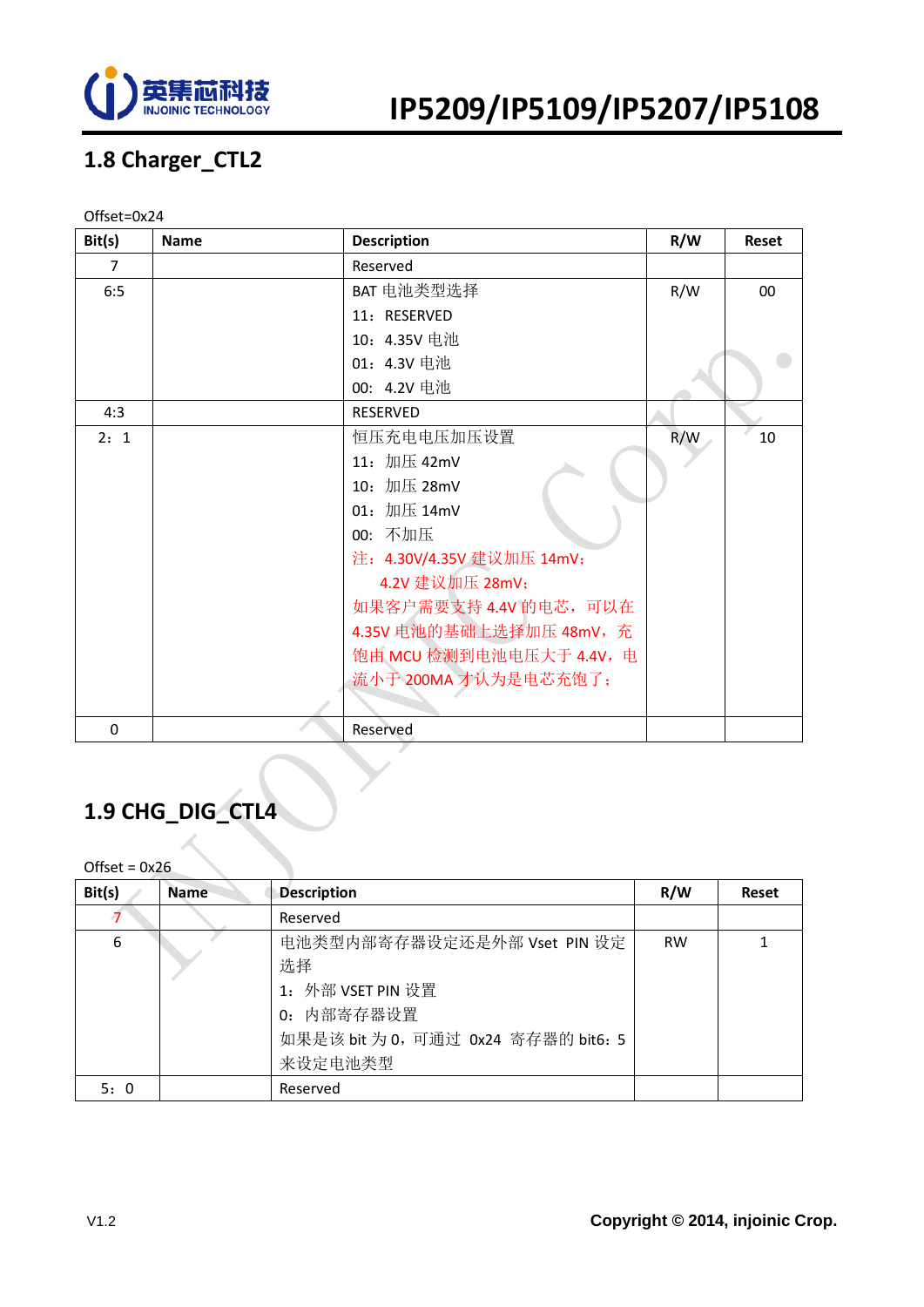

### **1.10 CHG\_DIG\_CTL4**

#### Offset=0x25

| Bit(s) | <b>Name</b> | <b>Description</b>                          | R/W | Reset |
|--------|-------------|---------------------------------------------|-----|-------|
| 7:5    |             | Reserved                                    |     |       |
| 4:0    |             | 充电电流设置(设置为电池端电流):                           | R/W | 10111 |
|        |             | $1$ bat=b0*0.1+b1*0.2+b2*0.4+b3*0.8+b4*1.6A |     |       |
|        |             | 注: 默认值为 10111 2.3A 左右                       |     |       |
|        |             |                                             |     |       |

#### **1.11 MFP\_CTL0**

| Offset = $0x51$ | 1.11 MFP_CTL0      |                    |     |              |
|-----------------|--------------------|--------------------|-----|--------------|
| Bit(s)          | <b>Name</b>        | <b>Description</b> | R/W | <b>Reset</b> |
| 7:6             | $\blacksquare$     | Reserved           |     |              |
| 5:4             | LIGHT_sel          | LIGHT 功能选择         | R/W | 00           |
|                 |                    | 00: WLED           |     |              |
|                 |                    | 01: GPIO2          |     |              |
|                 |                    | 10: VREF           |     |              |
|                 |                    | Reserved<br>11:    |     |              |
| 3:2             | L <sub>4_sel</sub> | L4 的功能选择           | R/W | 00           |
|                 |                    | 00: L4             |     |              |
|                 |                    | 01: GPIO1          |     |              |
|                 |                    | 10: Reserved       |     |              |
|                 |                    | Reserved<br>$11$ : |     |              |
| 1:0             | L3_sel             | L3的功能选择            | R/W | 00           |
|                 |                    | 00: L3             |     |              |
|                 |                    | 01: GPIO0          |     |              |
|                 |                    | Reserved<br>10:    |     |              |
|                 |                    | 11:<br>Reserved    |     |              |

#### **1.12 MFP\_CTL1**

| Bit(s) | <b>Name</b> | <b>Description</b>           | R/W | <b>Reset</b> |
|--------|-------------|------------------------------|-----|--------------|
| 7:4    |             | Reserved                     | R/W | 00           |
| 3:2    | VSET sel    | VSET功能选择<br>电池电压选择PIN<br>00: | R/W | 00           |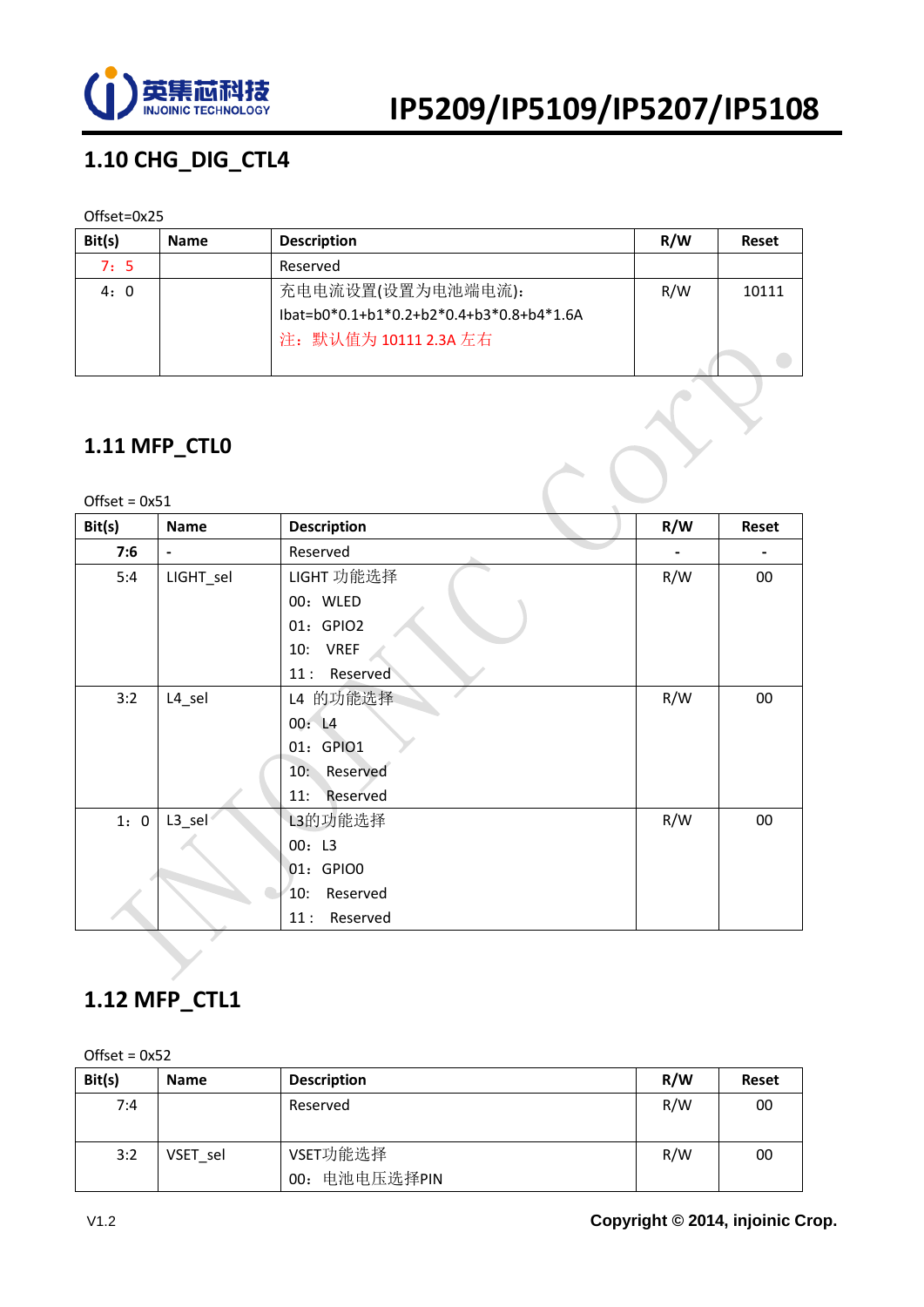

 $\bigcirc$ 

|     |          | 01: GPIO4       |     |    |
|-----|----------|-----------------|-----|----|
|     |          | 10: Reserved    |     |    |
|     |          | 11: Reserved    |     |    |
| 1:0 | RSET_sel | RSET功能选择        | R/W | 00 |
|     |          | 00: 电池内阻选择PIN   |     |    |
|     |          | 01: GPIO3       |     |    |
|     |          | Reserved<br>10: |     |    |
|     |          | Reserved<br>11: |     |    |

#### **1.13 GPIO\_CTL2**

Offset = 0x53 default 0x00

| Bit(s) | <b>Name</b>      | <b>Description</b>                               | R/W       | <b>Reset</b> |
|--------|------------------|--------------------------------------------------|-----------|--------------|
| 7:5    |                  | Reserved                                         |           |              |
| 4:0    | <b>GPIO INEN</b> | GPIO[4:0]input enable<br>0: Disable<br>1: Enable | <b>RW</b> |              |

### **1.14 GPIO\_CTL2**

#### Offset = 0x54 default 0x00

| Bit(s) | <b>Name</b> | <b>Description</b>           | R/W       | Reset |
|--------|-------------|------------------------------|-----------|-------|
| 7:5    |             | Reserved                     |           |       |
| 4:0    | GPIO OUTEN  | GPIO[4:0]output enable       | <b>RW</b> |       |
|        |             | 0: Disable                   |           |       |
|        |             | 1: Enable                    |           |       |
|        |             | 在开启 Output 之前, 需要先将 data 配好。 |           |       |

### **1.15 GPIO\_CTL3**

| Bit(s) | <b>Name</b> | <b>Description</b> | R/W | <b>Reset</b> |
|--------|-------------|--------------------|-----|--------------|
| 7:5    |             | Reserved           |     |              |
| 4:0    | GPIO DAT    | GPIO[4:0] DATA     | R/W |              |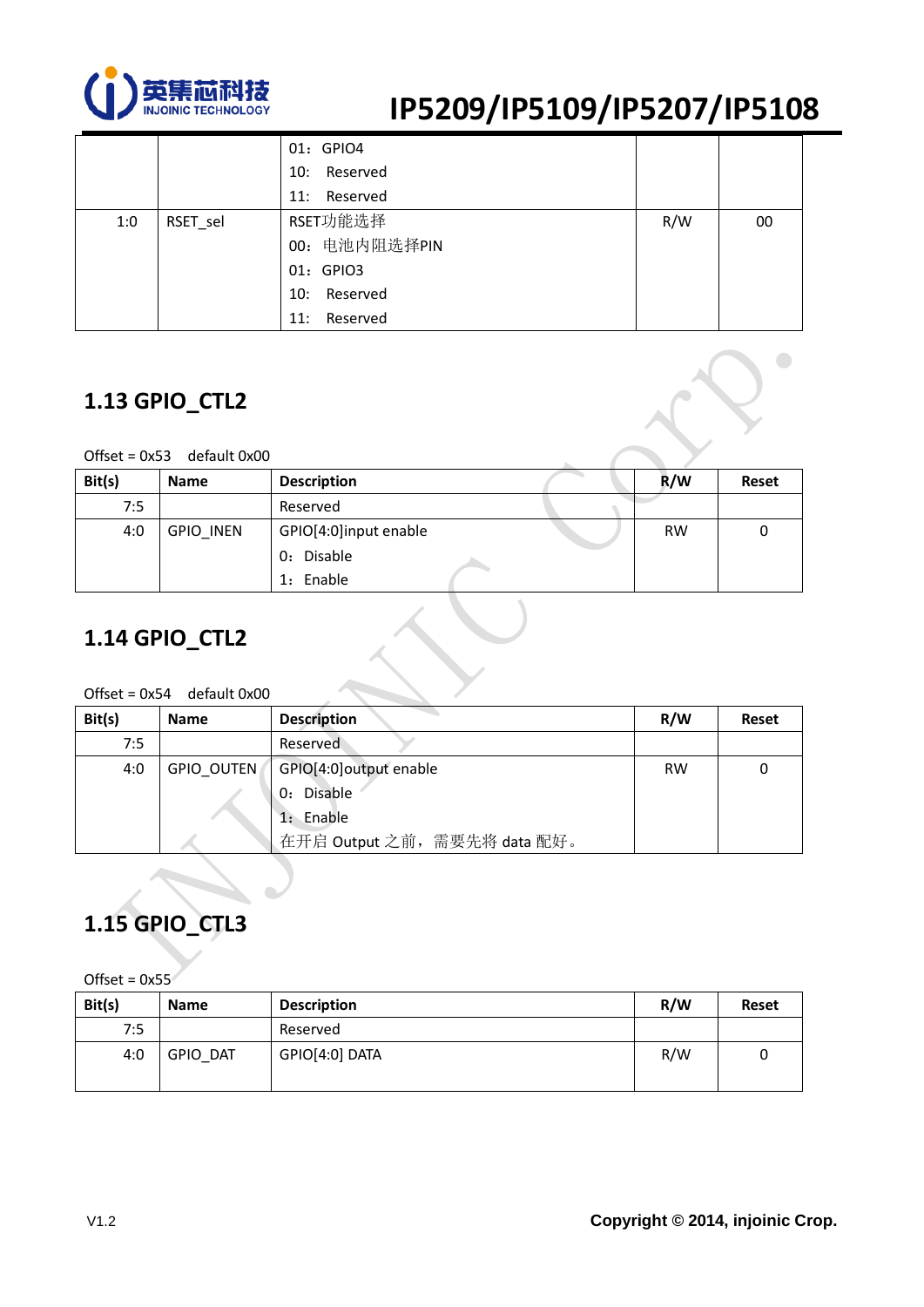

### **2.1 BATVADC\_DAT0**

 $Offset = 0xa2$ 

| Bit(s) | <b>Name</b> | <b>Description</b> | R/W | <b>Reset</b> |
|--------|-------------|--------------------|-----|--------------|
| 7:0    | BATVADC[7:  | BATVADC 数据的低 8bit  | R   |              |
|        | 01          |                    |     |              |

#### **2.2 BATVADC\_DAT1**

Offset =  $0xa3$ 

| Bit(s) | <b>Name</b> | <b>Description</b>          | R/W | Reset |
|--------|-------------|-----------------------------|-----|-------|
| 7:6    |             | Reserved                    |     |       |
| 5:0    | BATVADC[13: | BATVADC 数据的高 6bit           |     |       |
|        | 81          | VBAT=BATVADC*0.26855mv+2.6V |     |       |

BATVADC\_VALUE\_low =I2C\_ReadByte(I2C\_SLAVE\_ADDR,0xa2); //low 8bit BATVADC\_VALUE\_high=I2C\_ReadByte(I2C\_SLAVE\_ADDR,0xa3); //high 6bit if((BATVADC\_VALUE\_high & 0x20)==0x20)//补码

{

BATVOL[i]=2600-((~BATVADC\_VALUE\_low)+(~(BATVADC\_VALUE\_high & 0x1F))\*256+1)\*0.26855;

 } else //原码

{

BATVOL[i]= 2600+(BATVADC\_VALUE\_low+BATVADC\_VALUE\_high\*256)\*0.26855; //mv 为单位

}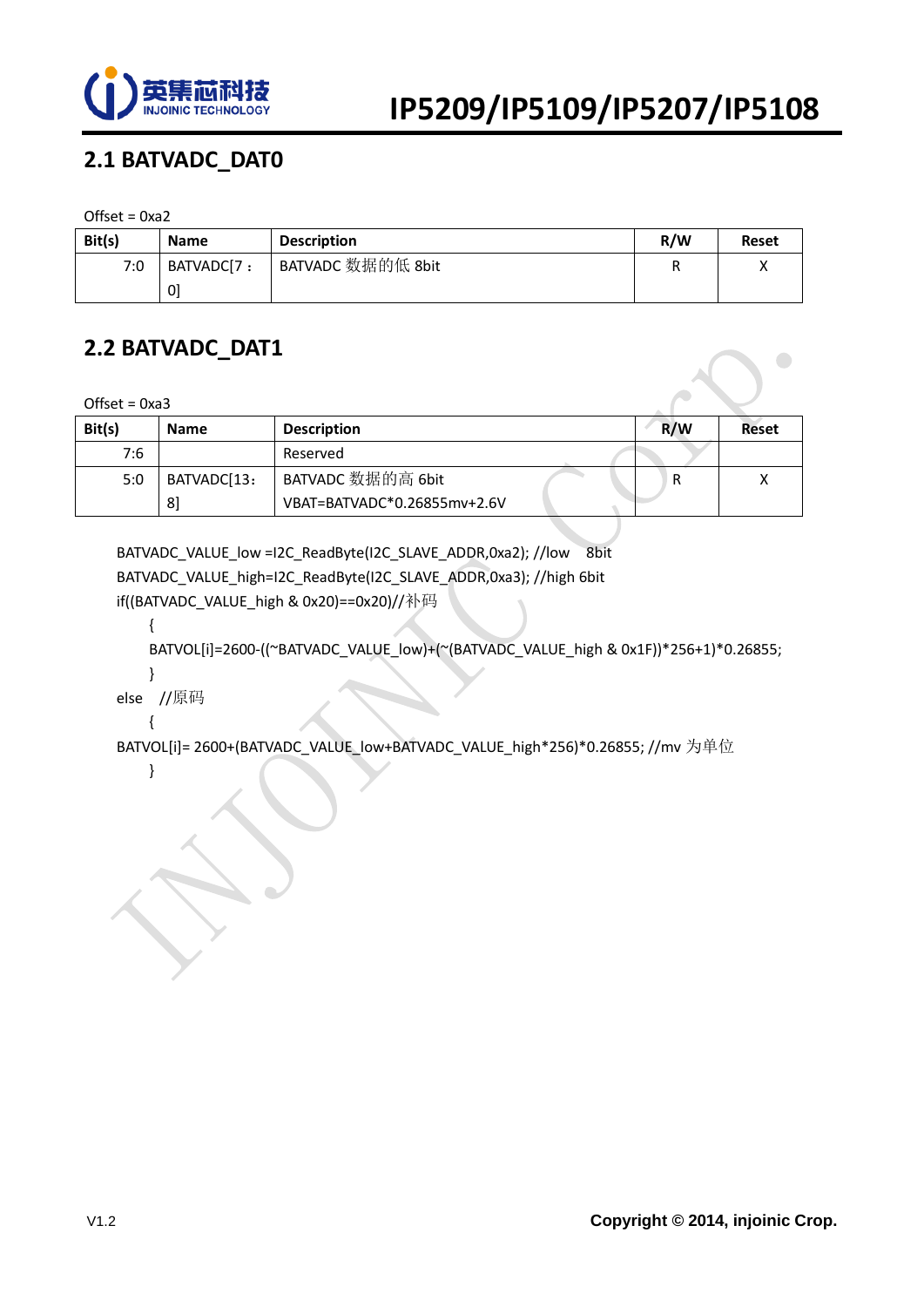

### **2.3 BATIADC\_DAT0**

#### Offset =  $0xa4$

| Bit(s) | <b>Name</b> | <b>Description</b> | R/W | <b>Reset</b> |
|--------|-------------|--------------------|-----|--------------|
| 7:0    | BATIADC[7:  | BATIADC 数据的低 8bit  |     |              |
|        | 0]          |                    |     |              |

#### **2.3 BATIADC\_DAT1**

 $Offset = 0xa5$ 

| Bit(s) | <b>Name</b> | <b>Description</b>      | R/W | <b>Reset</b> |
|--------|-------------|-------------------------|-----|--------------|
| 7:6    |             | Reserved                |     |              |
| 5:0    | BATIADC[13: | BATIADC 数据的高 6bit       |     |              |
|        | 81          | VBAT=BATiADC*0.745985mA |     |              |

BATIADC\_VALUE\_low =I2C\_ReadByte(I2C\_SLAVE\_ADDR,0xa4); BATIADC\_VALUE\_high=I2C\_ReadByte(I2C\_SLAVE\_ADDR,0xa5); if((BATIADC\_VALUE\_high & 0x20)==0x20)//负值

{

char a=~BATIADC\_VALUE\_low; char b=(~(BATIADC\_VALUE\_high & 0x1F) & 0x1f); int c=b\*256+a+1; BATCUR=-c\*0.745985;

//BATCUR=-(int)(((~BATIADC\_VALUE\_low)+(~(BATIADC\_VALUE\_high & 0x1F))\*256+1)\*0.745985);

else //正值

}

{

BATCUR= (BATIADC\_VALUE\_high\*256+BATIADC\_VALUE\_low)\*0.745985; //mA 为单位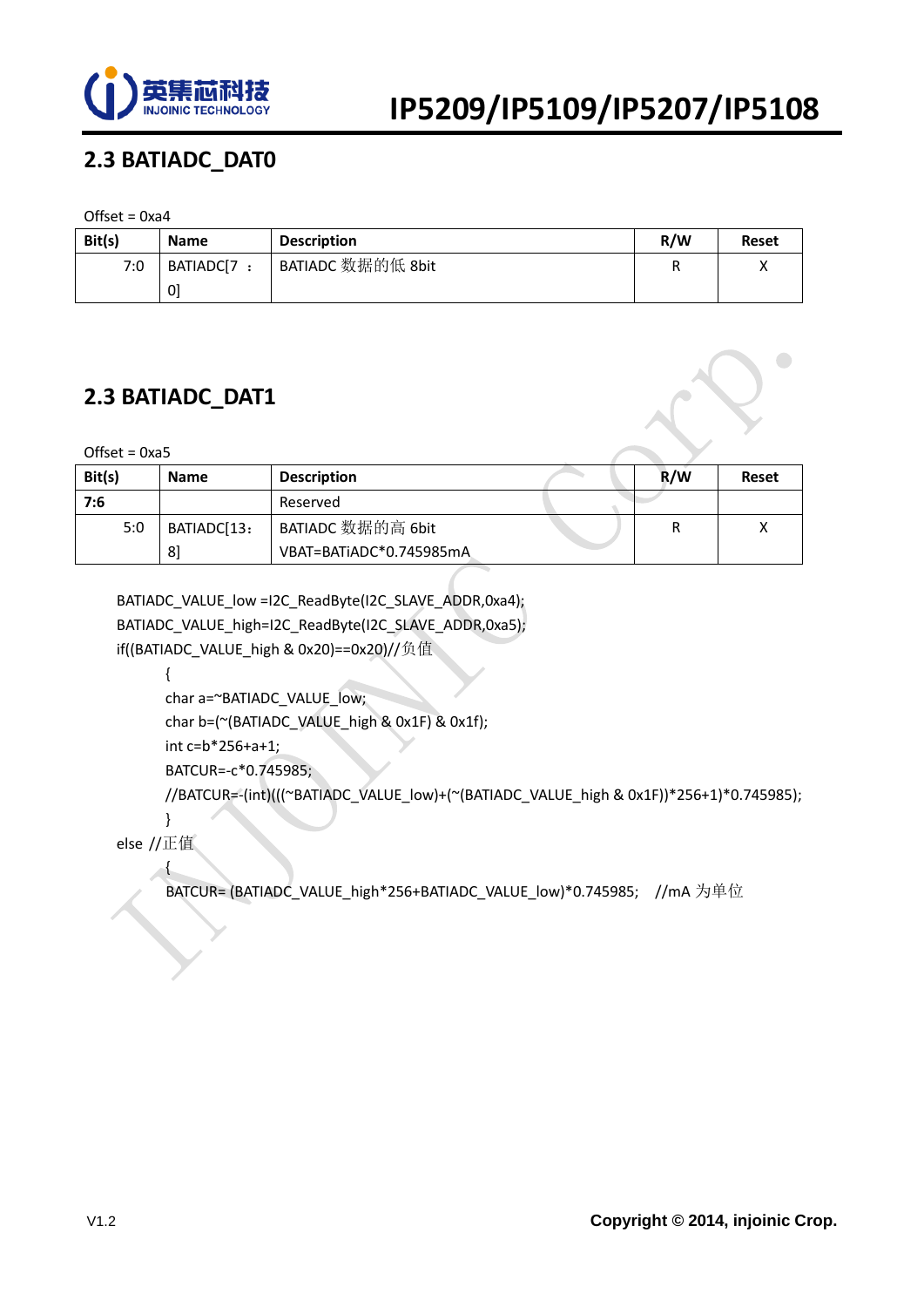

### **2.4 BATOCV\_DAT0**

 $Offset = 0xa8$ 

| Bit(s) | <b>Name</b> | <b>Description</b>            | R/W | <b>Reset</b> |
|--------|-------------|-------------------------------|-----|--------------|
| 7:0    |             | BATOCV[7: 0] BATOCV 数据的低 8bit |     |              |

#### **2.5 BATOCV \_DAT1**

 $Offset = 0xa9$ 

| Bit(s) | <b>Name</b>    | <b>Description</b>        | R/W | Reset |
|--------|----------------|---------------------------|-----|-------|
| 7:6    |                | Reserved                  |     |       |
| 5:0    | BATOCV [13: 8] | BATOCV 数据的高 6bit          | R   |       |
|        |                | OCV=BATOCV*0.26855mv+2.6V |     |       |

 BATOCVADC\_VALUE\_low =I2C\_ReadByte(I2C\_SLAVE\_ADDR,0xa8); //low 8bit BATOCVADC\_VALUE\_high=I2C\_ReadByte(I2C\_SLAVE\_ADDR,0xa9); //high 6bit if((BATOCVADC \_VALUE\_high & 0x20)==0x20)//补码

{

}

{

BATVOL[i]=2600-((~ BATOCVADC \_VALUE\_low)+(~( BATOCVADC \_VALUE\_high & 0x1F))\*256+1)\*0.26855;

else //原码

BATOCV= 2600+( BATOCVADC \_VALUE\_low BATOCVADC \_VALUE\_high\*256)\*0.26855; //mv 为单位 }

#### 注意:

#### **BATOCV=BATVADC+BATIADC\***预设电池内阻(**BATIADC** 有方向)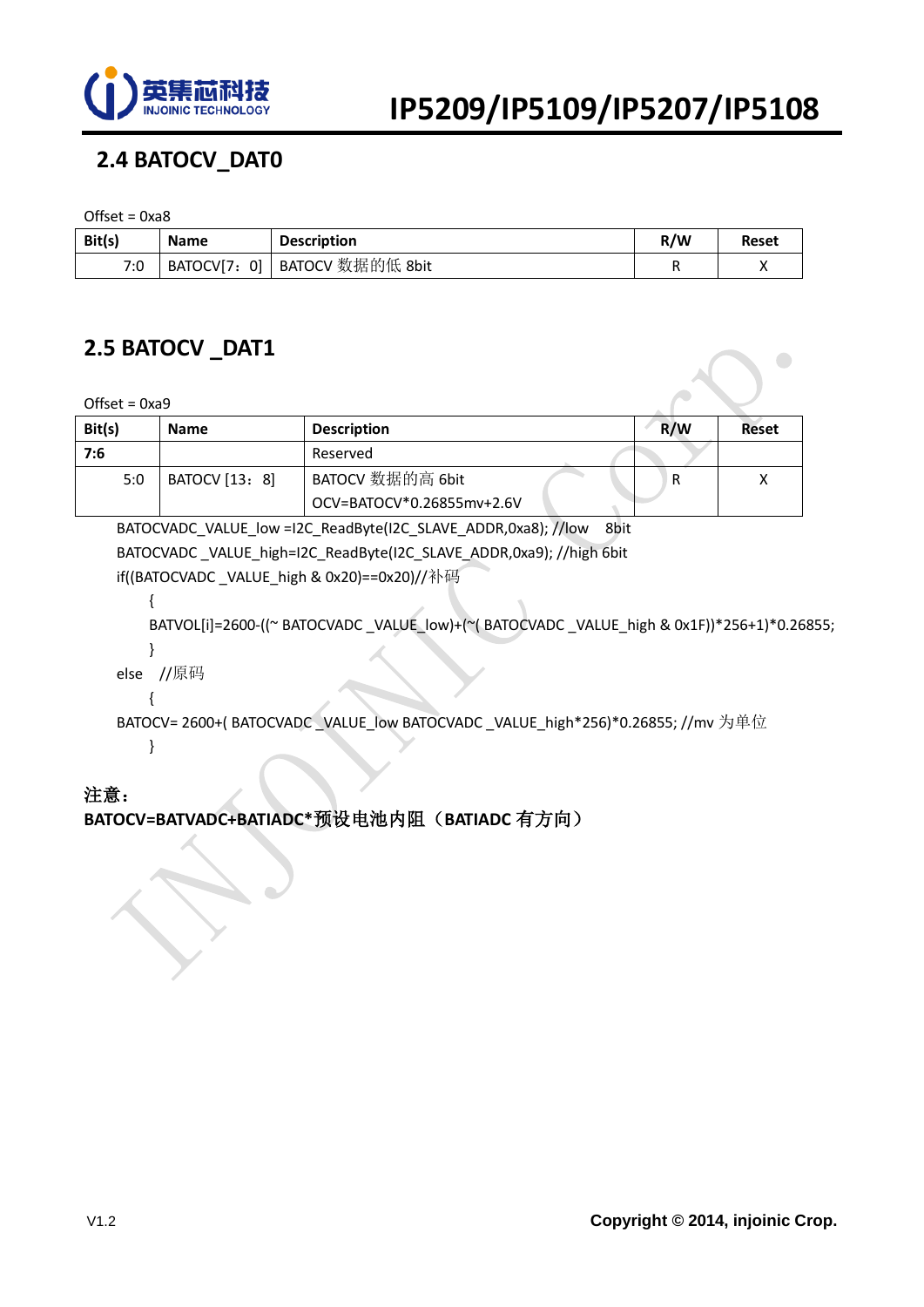

### **2.6 Reg\_READ0**

#### Offset =  $0x71$

| Bit(s)         | <b>Name</b> | <b>Description</b> | R/W            | <b>Reset</b> |
|----------------|-------------|--------------------|----------------|--------------|
| 7:5            |             | 充电状态指示标志           | $\mathsf{R}$   | X            |
|                |             | 000: idle          |                |              |
|                |             | 001: 涓流充电状态        |                |              |
|                |             | 010: 恒流充电状态        |                |              |
|                |             | 011: 恒压充电状态        |                |              |
|                |             | 100: 恒压停止充电检测      |                |              |
|                |             | 101: 充饱状态          |                |              |
|                |             | 110: 充电超时状态        |                |              |
| $\overline{4}$ |             | Chgop              | $\overline{R}$ | X            |
|                |             | 0:                 |                |              |
|                |             | 1:                 |                |              |
| $\overline{3}$ |             | 充电结束标志             | $\mathsf R$    | $\mathsf{x}$ |
|                |             | 0:                 |                |              |
|                |             | 1: 充电结束            |                |              |
| $\overline{2}$ |             | 恒压超时标志             | $\mathsf{R}$   | $\mathsf{x}$ |
|                |             | 0:                 |                |              |
|                |             | 1: 恒压超时            |                |              |
| $\mathbf{1}$   |             | 充电超时               | ${\sf R}$      | X            |
|                |             | 0:                 |                |              |
|                |             | 1: 充电超时            |                |              |
| $\mathbf 0$    |             | 涓流充电超时             | $\mathsf R$    | $\mathsf{x}$ |
|                |             | 0:                 |                |              |
|                |             | 1: 涓流充电超时          |                |              |

### **2.7 Reg\_READ1**

| Bit(s) | <b>Name</b> | <b>Description</b>       | R/W | <b>Reset</b> |
|--------|-------------|--------------------------|-----|--------------|
|        |             |                          |     |              |
| 7      |             | Light LED 是否有接灯          | R   | X            |
|        |             | 0: 无 light LED 灯         |     |              |
|        |             | 1: 有 light LED 灯         |     |              |
| 6      |             | 轻载标志位                    |     |              |
|        |             | 0: 重载状态(输出端电流大于 75mA)    |     |              |
|        |             | 1: 轻载状态(输出端电流小于 75mA)    |     |              |
| 5      |             | 输入过压状态                   |     |              |
|        |             | 0: VIN 电压小于 5.6V         |     |              |
|        |             | 1: VIN 电压大于 5.6V, 输入过压状态 |     |              |